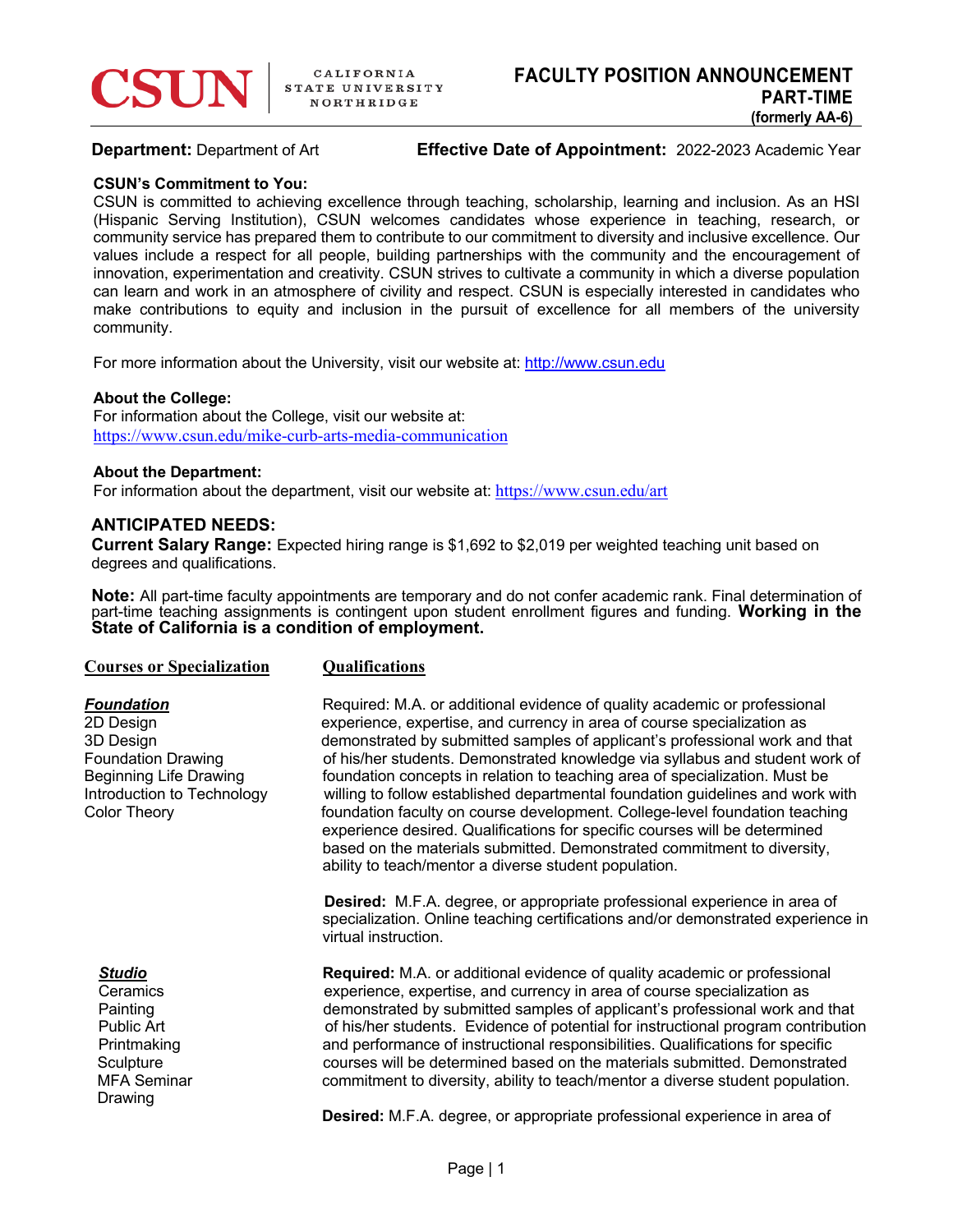specialization. College Level teaching experience. Online teaching certifications and/or demonstrated experience in virtual instruction.

Entertainment Advertising Design

*Communication Design Area* **Required:** M.A., M.F.A., or current professional experience and achievement Brand Design in Brand Design, Entertainment Advertising Design, or Interaction/Experience Motion Design **Design With the following specific criteria:** 

Interaction/Experience Design *Brand Design*: A specific current brand strategy including recent (within the last 2 years) case study must be submitted with the application. Applicants are also required to demonstrate and include brand identity projects with specific processes (minimum of 2), in addition to evidence of professional mastery in design composition and typography, with specific current examples, as well as evidence of print and digital production capabilities. Lastly, expanded CV and portfolio, consisting of print, social media and digital work with a minimum of 6 recent (within the last two years) portfolio pieces must be submitted for consideration.

> *Entertainment Advertising Design:* Applicants must be current with professional practices and include demonstrated successful entertainment campaigns with their applications. Applicants must also include current (within the last 2 years) digital, social media, and print work related to the entertainment industry. Knowledge and experience in motion design is a plus. Additionally, evidence of professional mastery in design composition and typography, with specific current examples, as well as evidence of print, social media and digital production capabilities should be included. Lastly, applicants with strong conceptual work and strong conceptual development processes are highly desirable.

> *Interaction/Experience Design:* A broad, demonstrable current professional record of creative achievement in Product Design, UX/UI Design, and/or Interaction/Experience Design. Demonstrated skills in design thinking, design sprints, innovations in technology, concept development, prototyping and creative problem solving/techniques current to the profession. Applicants are required to provide an expanded CV and portfolio consisting of a minimum of 3 recent case studies that demonstrate process, research, prototypes, user feedback, and other evidence of relevant contribution to projects.

> **Desired:** M.F.A. degree, or appropriate professional experience in area of specialization. Online teaching certifications and/or demonstrated experience in virtual instruction.

*Animation***: Required:** M.A. in a related field of study or professional currency and 3D Computer Graphics & Flash achievement in the animation or game industry. Expertise and knowledge of 2D Maya character animation, modeling, lighting, post production; Game 2D Digital Animation 3D Maya character animation, modeling, lighting, post production; Game<br>Animation Drawing **Animation, game engines and game design**; 2-D traditional, Toomboom, Animation, game engines and game design; 2-D traditional, Toomboom, and Game Animation Flash Character animation, character design, concept development and<br>Visual Effects composition: Unity, and game engines storyboard; Nuke and AfterEffects compositing; Unity, and game engines. Qualifications for specific courses will be determined based on materials submitted. Demonstrated commitment to diversity, ability to teach/mentor a diverse student population.

> **Desired:** M.F.A. degree and successful professional experience in Animation or Game industry.

 *Illustration***: Required:** M.A. or professional currency and achievement in Illustration as Illustration demonstrated by submitted samples of applicant's professional work. Expertise Digital Illustration and knowledge of digital software programs used in illustration is desirable. College level teaching experience and samples of student work is desirable. Qualifications for specific courses will be determined based on materials

**Rev 1/26/22**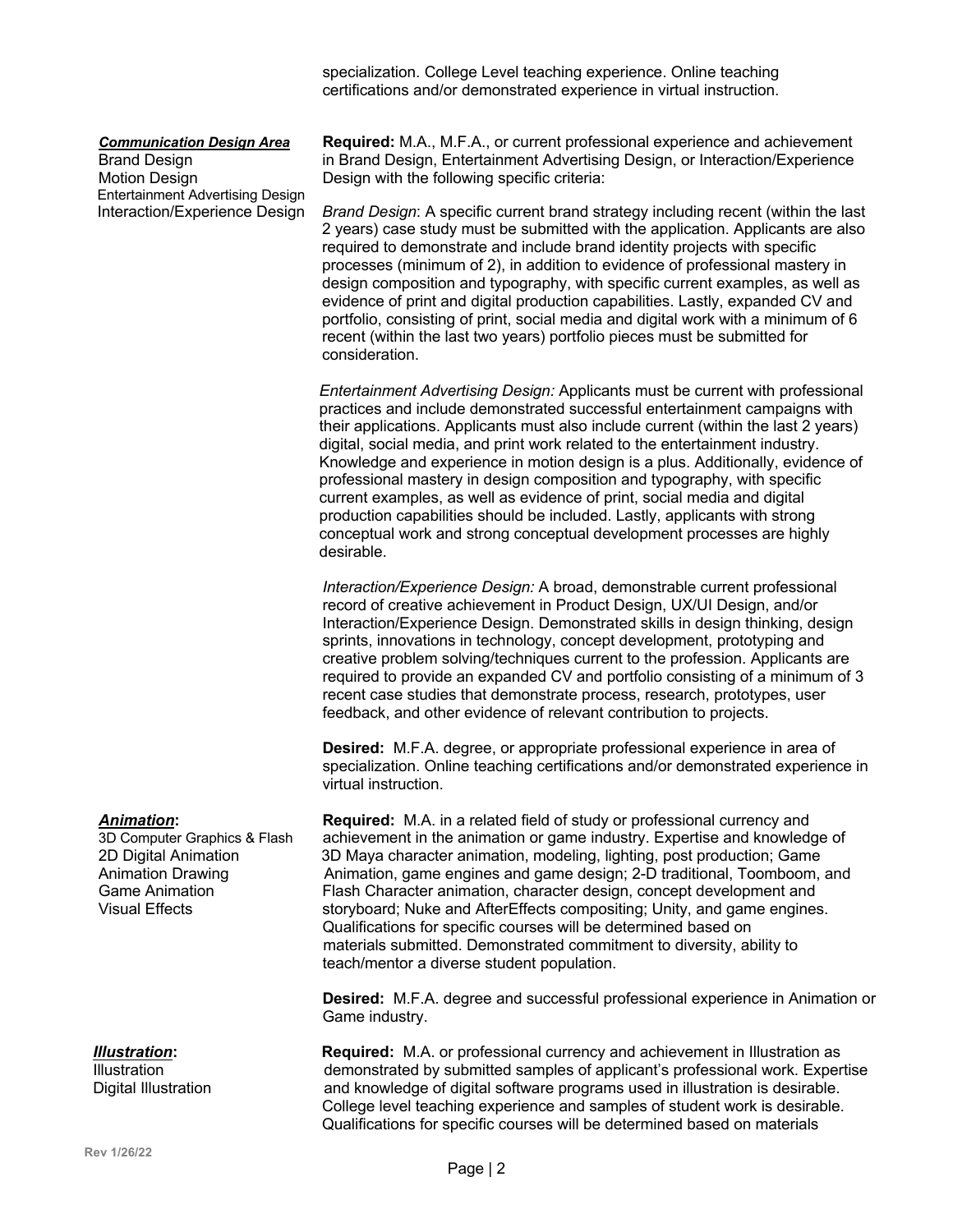submitted. Demonstrated commitment to diversity, ability to teach/mentor a diverse student population.

**Desired:** M.F.A. degree and successful professional experience as an illustrator. Online teaching certifications and/or demonstrated experience in virtual instruction.

**Photography: Required:** M.A. or evidence of quality academic or professional experience, expertise, and currency in area of course specialization as demonstrated by submitted curriculum vitae and samples of applicant's professional work and that of his/her students. Professional practice in and teaching of traditional and/or digital photographic processes and applications required. College-level teaching experience desirable. Qualifications for specific courses will be determined based on the materials submitted. Demonstrated commitment to diversity, ability to teach/mentor a diverse student population.

> **Desired:** M.F.A. degree, or appropriate professional experience in area of specialization. Online teaching certifications and/or demonstrated experience in virtual instruction.

*Art History* **Required:** M.A in Art History or equivalent professional experience, and World Arts Surveys teaching experience at the college or university level. For lower-division and Perspectives in Art History general education courses academic and/or teaching experience in relevant Art Today areas (Western, Asia, Africa/Oceania/Americas) required. For specialized<br>History of 19<sup>th</sup>-20<sup>th</sup> century Art upper-level courses academic and/or teaching experience in closely relate upper-level courses academic and/or teaching experience in closely relate sub-History of Contemporary Art fields. For graduate field, demonstrated terminal degree or equivalent professional experience with specialization in closely-related sub- academic and/or teaching experience. Demonstrated commitment to diversity, ability to teach/mentor a diverse student population. Qualifications for specific courses will be determined based on the materials submitted.

> **Desired:** Ph.D. degree in Art History or terminal degree in related field. Record of relevant professional activity: Publications, curatorial experience, lectures, and extra campus art activity involvement. Terminal degree and Professional activity strongly preferred for upper-division courses. Online teaching certifications and/or demonstrated experience in virtual instruction.

Lower Division courses: World Arts, Western Tradition; Worlds Arts, Africa Oceania and the Americas; World Arts, Asia

Upper Division general education courses: Art Today, Perspectives in Art History

Upper Division course topics:

Korean Art; Art of India; Art of China; Art of Japan; Greek Art & Architecture; Roman Art and Architecture; Early Christian/ Medieval; Near Eastern Art; African and Oceania Art, Native North American Art, Latin American Art; Women in Visual Arts; Italian Renaissance; European Art1720-1850; American Art; Art Since Mid-Century; 19<sup>th</sup>-20<sup>th</sup> Century Art; Modern Art and Architecture; Contemporary Art and Architecture; Design; Graphic Arts; Historiography and Practice of Art History; Exhibition Design

*Art Education* **Required:** M.A. in Art or Art Education or professional equivalency. Significant Introduction to Art Process teaching experience in K-12 and/or higher education. Syllabus that demonstrates professional competency and knowledge of art education concepts and content including tool, materials, process and issues-based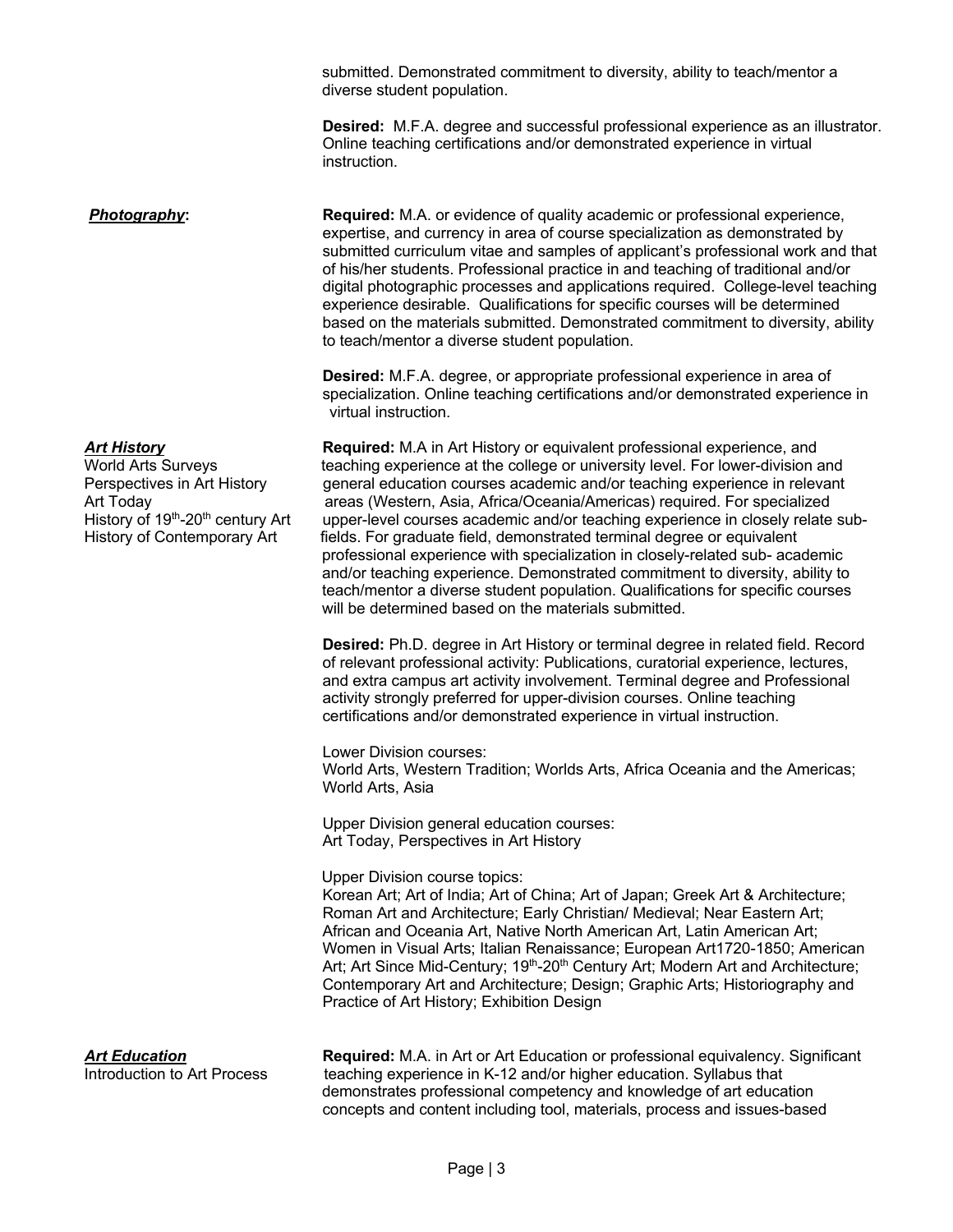|                                                                      | curriculum. Evidence of strong 2D & 3D studio skills and examples of student<br>work. Demonstrated commitment to diversity, ability to teach/mentor a diverse<br>student population.                                                                                                                                                                                                                                                                                       |
|----------------------------------------------------------------------|----------------------------------------------------------------------------------------------------------------------------------------------------------------------------------------------------------------------------------------------------------------------------------------------------------------------------------------------------------------------------------------------------------------------------------------------------------------------------|
|                                                                      | <b>Desired:</b> Experience teaching non-art majors at the college level.<br>Online teaching certifications and/or demonstrated experience in virtual<br>Instruction.                                                                                                                                                                                                                                                                                                       |
| Arts Immersion: Visual Art<br>Visual Art and the Child               | Required: M.A. in Art or Art Education or professional equivalency. Significant<br>Pre-K-12 art teaching experience and/or higher education. Familiar with current<br>theories and literature in the field. Evidence of strong 2D & 3D studio skills,<br>examples of student work, and standards-based curriculum design (art lesson<br>plan examples). Demonstrated commitment to diversity, ability to teach/mentor a<br>diverse student population.                     |
|                                                                      | Desired: M.A. in Art Education or related field, or higher. CA Single Subject in<br>Art Credential (or Multiple Subject Credential) or other state licensure<br>/certification for teaching art. Syllabus that demonstrates professional<br>competency and knowledge of art education concepts and content including<br>tools, materials, processes, and issues-based curriculum. Online teaching<br>certifications and/or demonstrated experience in virtual instruction. |
| Children's Art<br><b>Children's Crafts</b><br>Art in Early Childhood | Required: M.A. in Art or Art Education or professional equivalency. Significant<br>Pre-K-12 art teaching experience, and in higher education, or equivalent.<br>Familiarity with current theories and literature in the field. Evidence of strong<br>2D & 3D studio skills, examples of student work, and standards-based<br>curriculum design (art lesson plan examples). Demonstrated commitment to<br>diversity, ability to teach/mentor a diverse student population.  |
|                                                                      | Desired: M.A. in Art Education or related field, or higher. CA Single Subject in<br>Art Credential (or Multiple Subject Credential) or other state licensure/<br>certification for teaching art. Syllabus that demonstrates professional<br>competency and knowledge of art education concepts and content including<br>tools, materials, processes, and issues-based curriculum. Online teaching<br>certifications and/or demonstrated experience in virtual instruction. |

# **Application Process:**

Applicants should forward **electronically** a current resume and a cover letter which describes their contributions to diversity and designates specific courses or areas they are interested in teaching and, whenever possible, times available for teaching assignments. The resume should include educational background, prior teaching experience, evidence of scholarship, and/or related professional experience. Also, forward official transcripts of MA, MFA, or PhD degree, a zipped folder of own professional work as well as samples of your students' work, and a sample of a syllabi. Applications should be kept at a maximum of 25 MB

# **Inquiries and applications should be sent ELECTRONICALLY to: art-ptfapps@csun.edu**

Applications should be kept at a maximum of 25 MB.

# **Application Deadline:** For 2022-2023 Academic Year (only): **March 25, 2022.**

### **General Information:**

In compliance with the Annual Security Report & Fire Safety Report of Campus Security Policy and Campus Crime Statistics Act, California State University, Northridge has made crime-reporting statistics available on-line here. Print copies are available by request from the Department of Police Services, the Office for Faculty Affairs, and the Office of Equity and Diversity.